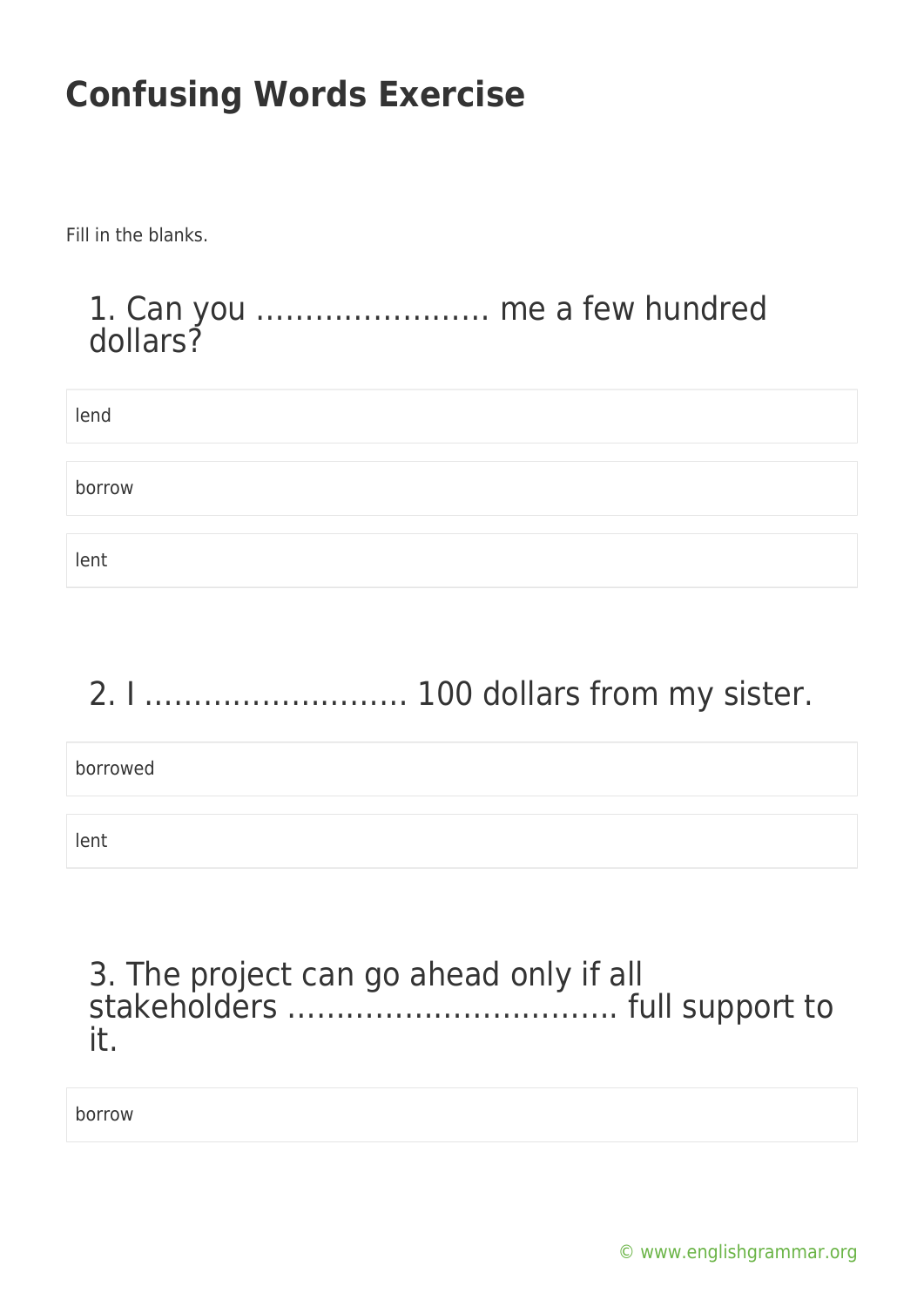lend lent

### 4. 'Can I ……………………. your car?' 'No. I need it.'

borrow

lend

### 5. My sister …………………….. me when we played badminton in the morning.

| beat   |  |
|--------|--|
|        |  |
| beated |  |
|        |  |
| beaten |  |

[© www.englishgrammar.org](https://www.englishgrammar.org/)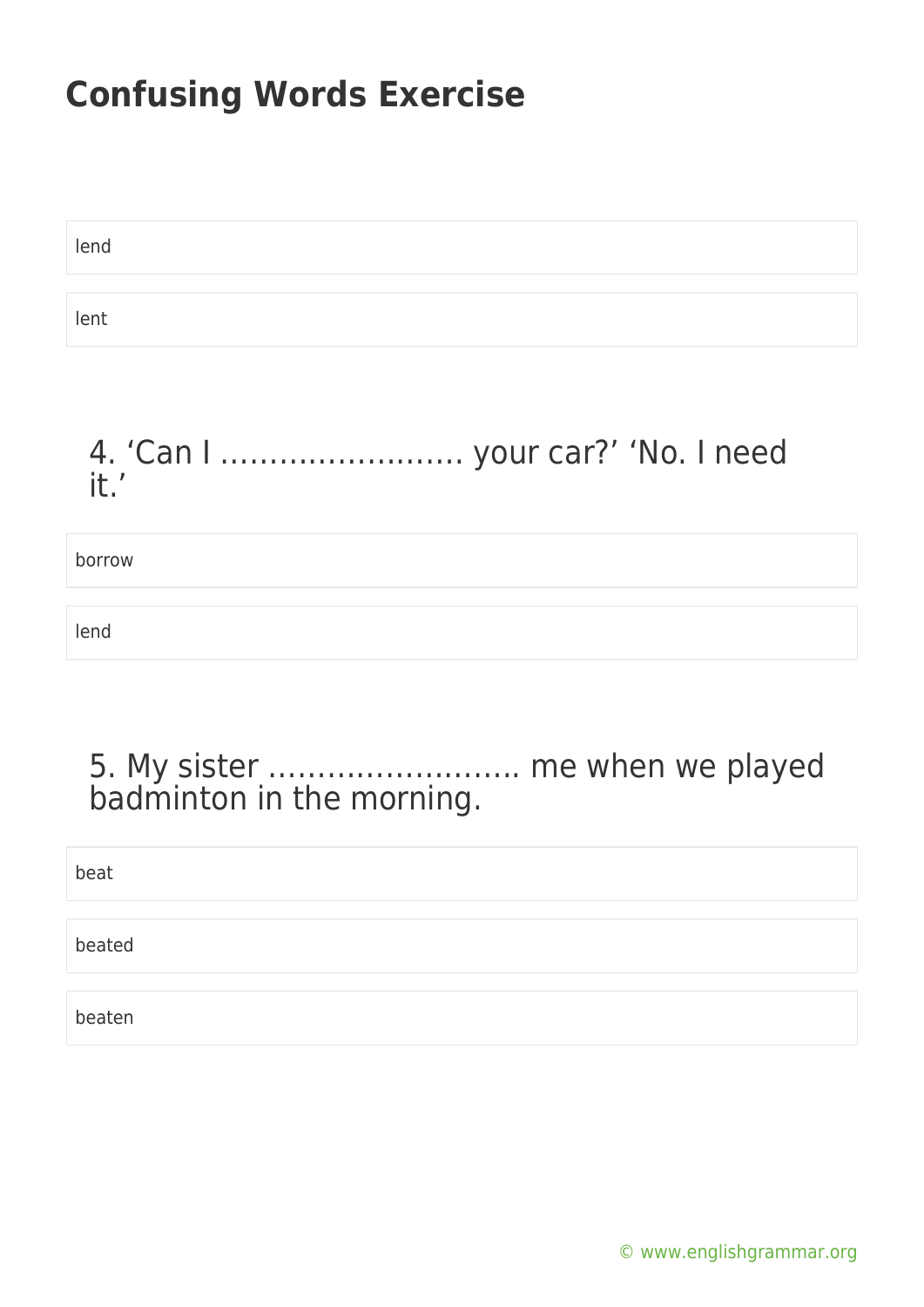6. My sister always ………………………. whenever we play tennis.

| wins  |  |
|-------|--|
|       |  |
| beats |  |

#### 7. I would like your ………………………. on this matter.

advise

advice

#### 8. I still can't get over the ……………………… of my cat.

| loss |  |  |  |
|------|--|--|--|
|      |  |  |  |
| lose |  |  |  |
|      |  |  |  |
| lost |  |  |  |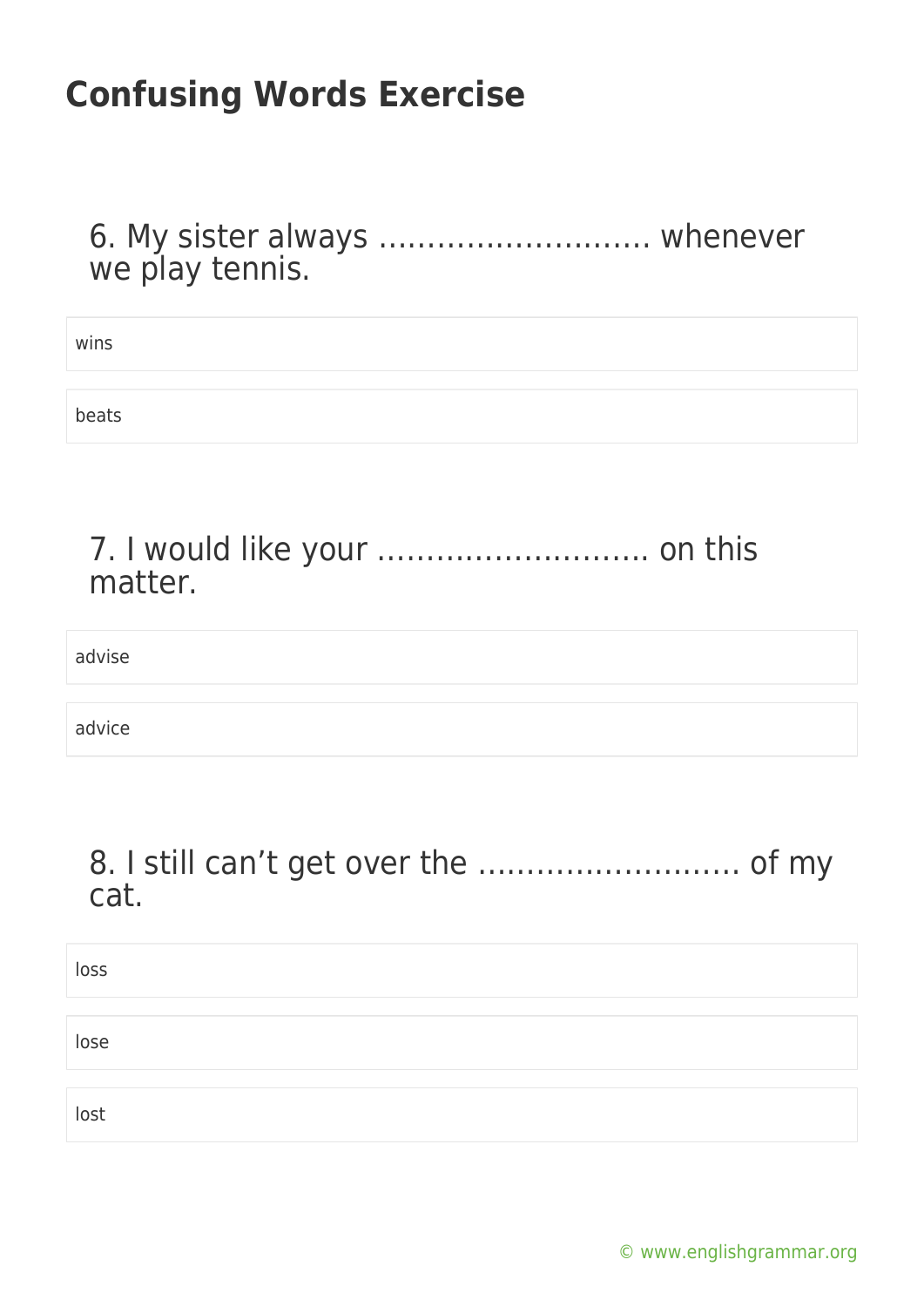#### 9. How many people have been able to find their ………………………….. cats?

lost

missing

Either could be used here

### 10. I will never ……………………… you anything again.

borrow

lend

### 11. An oil lamp needs a …………………………

wick

weak

[© www.englishgrammar.org](https://www.englishgrammar.org/)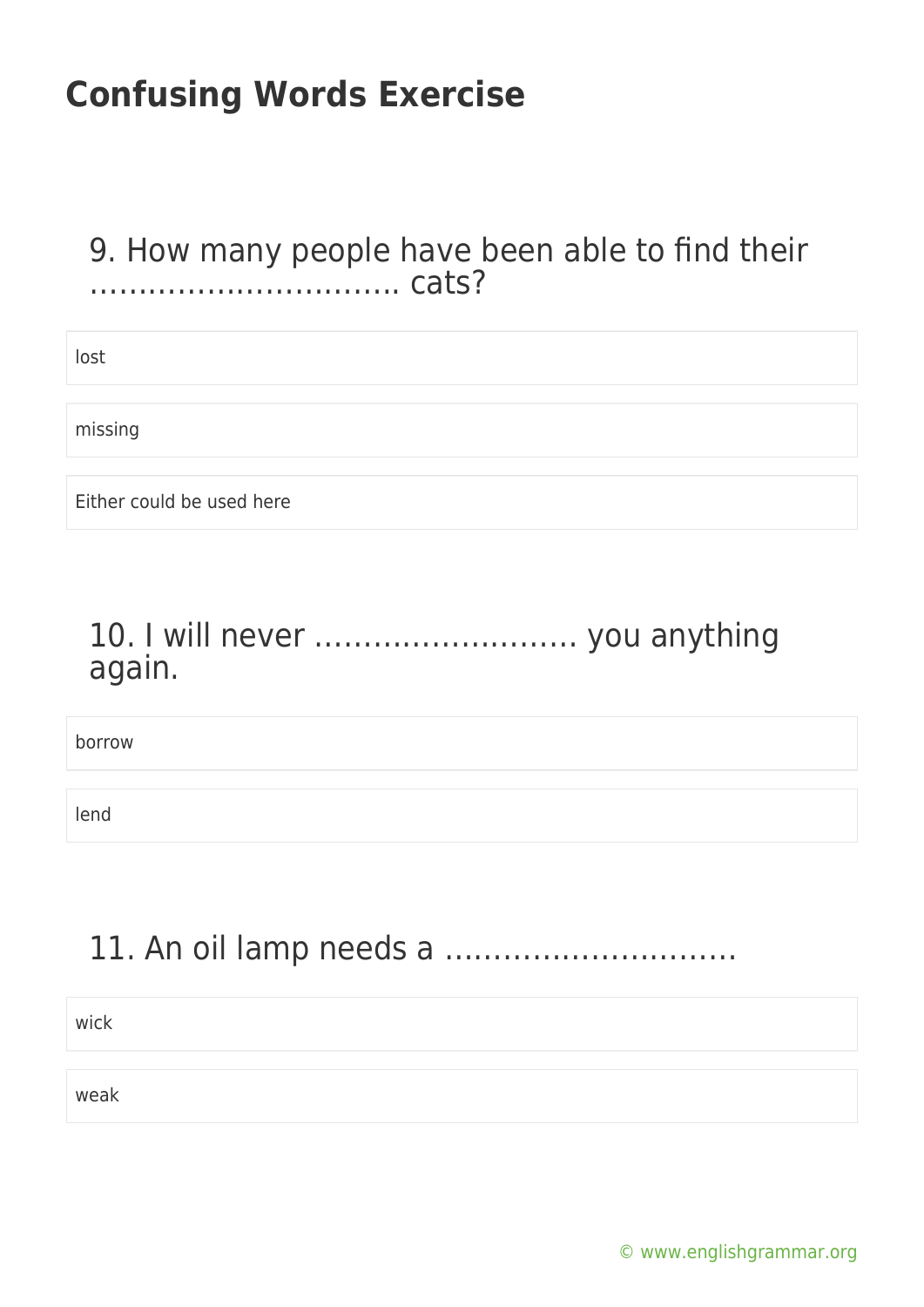week

### 12. I ……………………… the bus because I overslept.

missed

lost

Either could be used here

#### Answers

Can you lend me a few hundred dollars?

I borrowed 100 dollars from my sister.

The project can go ahead only if all stakeholders lend full support to it.

'Can I borrow your car?' 'No. I need it.'

My sister beat me when we played badminton in the morning.

My sister always wins whenever we play tennis.

I would like your advice on this matter.

I still can't get over the loss of my cat.

How many people have been able to find their lost / missing cats?

I will never lend you anything again.

An oil lamp needs a wick.